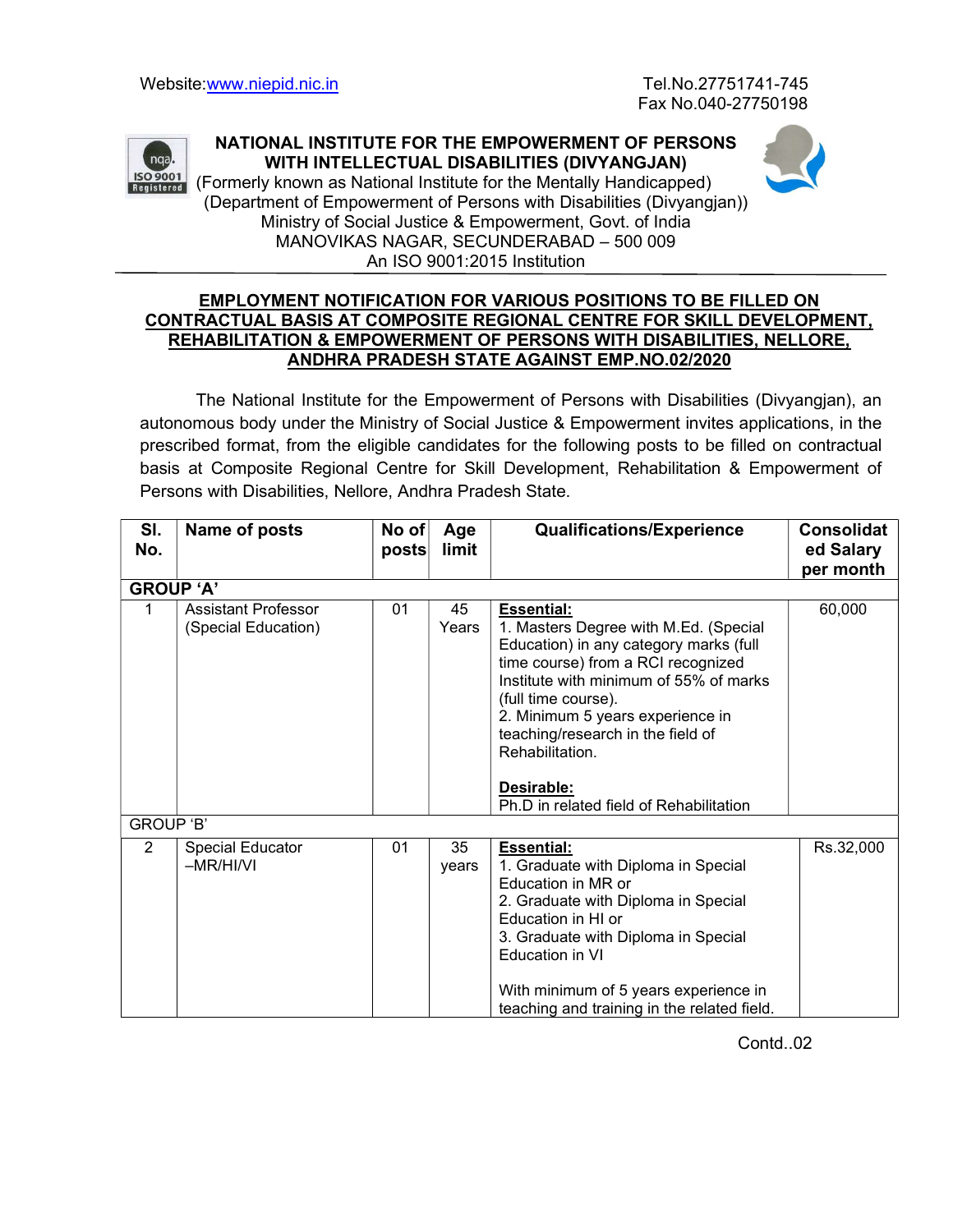## GENERAL TERMS & CONDITIONS

- (a) The applicant must be a citizen of India
- (b) The applicants serving in Government/Public Sector Undertakings /Autonomous Bodies must send their applications THROUGH PROPER CHANNEL.
- (c) The envelope containing the application should be superscribed as Application for the position of ' The settle of the settlement of ' at CRC, Nellore on contractual basis. Also the post applied for should be clearly mentioned in the application form in the space provided.
- (d) The filled in applications, in the prescribed format, along with the attested copies of certificates in support of educational qualifications, experience, caste, disability etc., should reach the Director, NIEPID, Manovikasnagar, Secunderabad 500 009 latest by 29.10.2020. Applications received late/incomplete will not be considered. No correspondence will be entertained in this regard.
- (e) The candidates applying for the posts should possess valid RCI/MCI registration as on the last date of receipt of application.
- (f) Mere possessing the EQ will not entail any candidate a right to be considered eligible for the post. The final list of candidates called for interview/written test is based on the short listing of candidates by a duly constituted Screening Committee. Only short listed candidates will be communicated and no interim correspondence will be entertained.
- (g) Relaxation in upper age limit is applicable as per the norms of GOI to SC/STOBC/ PH/Ex-Servicemen/employees already working in Central Government Departments. The cut off date for determining eligibility of age will be as on the last date of submission of applications.
- (h) Demand Draft (non-refundable) of Rs.500/- drawn on any Nationalized Bank in favour of Director, NIEPID should be submitted along with the application. Separate application should be submitted for each post. The candidate should clearly mention their name & post applied for on the back side of DD. No fee is prescribed for candidates belonging to SC/ST/Women/PH category.
- (i) The Institute reserves right to accept or reject the application without assigning any reasons. Canvassing in any manner will disqualify from the selection process.
- (j) All educational/professional/technical qualifications should be from a recognized Board/University
- (k) The relevant experience requirement specified should be the experience acquired after obtaining the minimum educational qualifications required for the post.